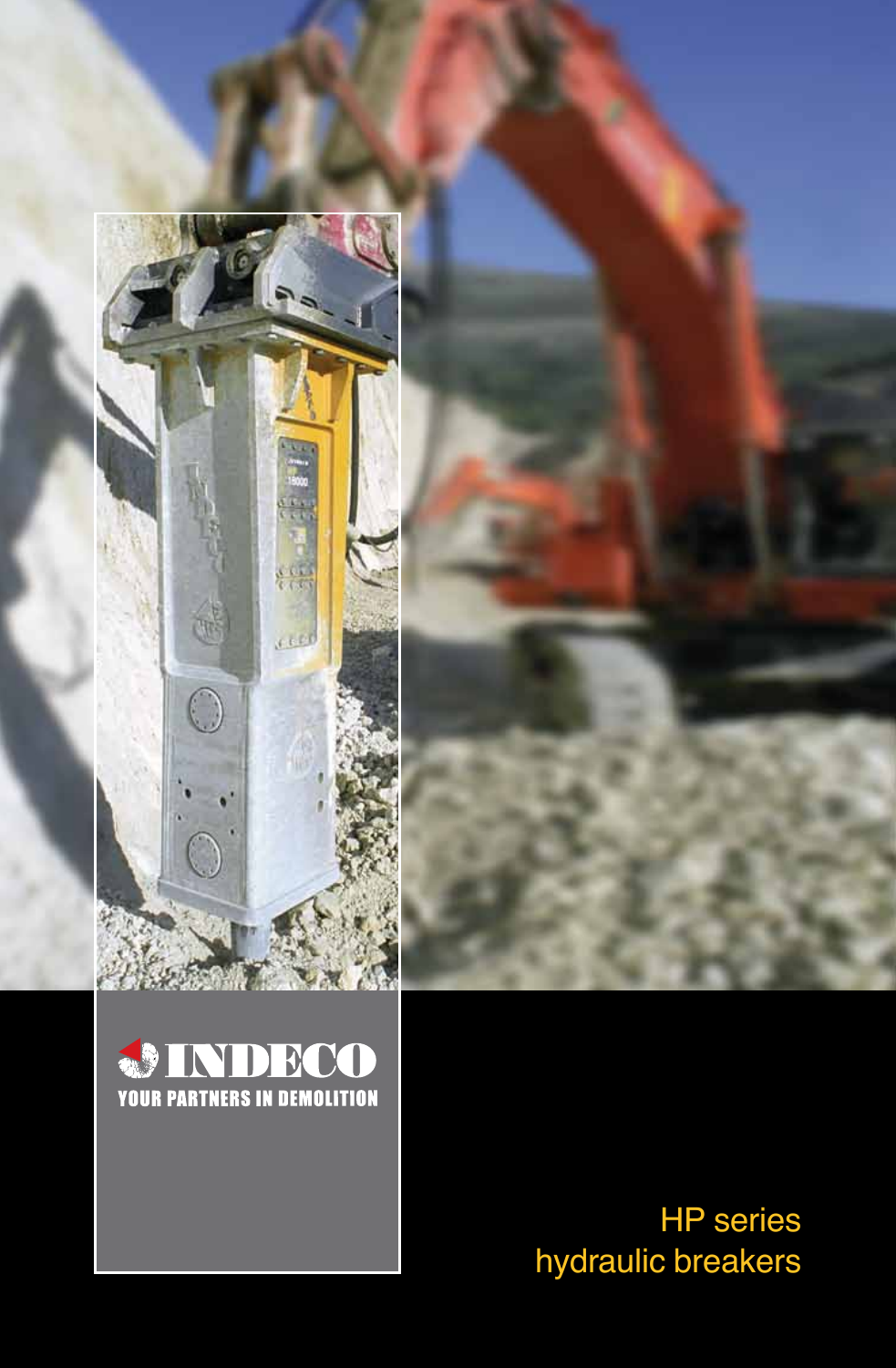### Indeco breakers

Indeco provides the greatest high-tech solutions for your demolition needs, wherever you are in the world. In-depth research into hydraulic systems, materials, heat treatment and complementary accessories have enabled our company to establish a reputation for product excellence on world markets.

#### Features of Indeco breakers

With its many different models, divided into large, medium and small and in various versions. Indeco has the widest range of breakers available anywhere in the world.

This provides end-users with a huge choice, ensuring that they can find the ideal breaker/ excavator match.

Indeco breakers have a characteristically slimwellproportioned structure which makes it possible to work in comparative comfort even under the most difficult of conditions.

The use of special low-alloy steels, exclusively manufactured according to Indeco's own formula, greatly lengthens the average working life of the most important breaker components.

 $\bigcap$  Indeco breakers, with their special intelligent hydraulic system can automatically vary the energy and frequency of the blows according to the hardness of the material being demolished. This optimises the hydraulic pressure delivered by the machine, thus improving productivity and enhancing the overall performance.

2 Exclusive features such as the synchronised internal distributor in line with the main shaft, the oil cushions for damping vibrations and the hydraulic system with dynamic seals which totally eliminate the need for bushings.

A decisive factor for lengthening breaker life span and substantially reducing breakdowns, even where there are moving parts

3 Piston divided into two parts for a higher energy impact and lower running costs.

4 In particular the centralised greasing system enables the sliding parts to remain lubricated even when the breaker is working horizontally, thus considerably reducing wear and extending product life time.

**5** The "quickchange" interchangeable bushing is available in different materials according to the different applications, is inserted where the tool moves, reduces maintenance times and costs by cutting out the long downtimes needed to replace the traditional fixed bushing.

6 All the working machines that use the Indeco breaker benefit from its dual shock absorption system: one internal hydraulic system and one mechanical system outside the breaker body which significantly reduce the vibrations transmitted to the excavator. The excavator boom is exposed to a lower stress because of the lower weight of the Indeco breaker, in working conditions, compared with a breaker in the same class.

7 Alongside the standard version the supersoundproofed Whisper version has been produced whose body is lined internally with sound-absorbent material and an anti-rumble paint, which - combined with a few modifications to the bushing - enable noise emission levels to be considerably reduced.

8 The brand-new ABF (Anti Blank Firing) system installed on all the med-and maxi-range Indeco breakers, cuts out blank fire by eliminating any down pressure from the breaker whenever the tool is not resting firmly on the surface to be demolished. This increases the service life of all components subject to wear and tear as well as reducing stress to the breaker body and excavator arm.

9 The reloadable oil-nitrogen accumulator, reducing pressure peaks, also diminishes the stress in the hydraulic circuit of the excavator; it also keeps the gas load constant and with it the force per blow; it requires less maintenance which reduces running costs.

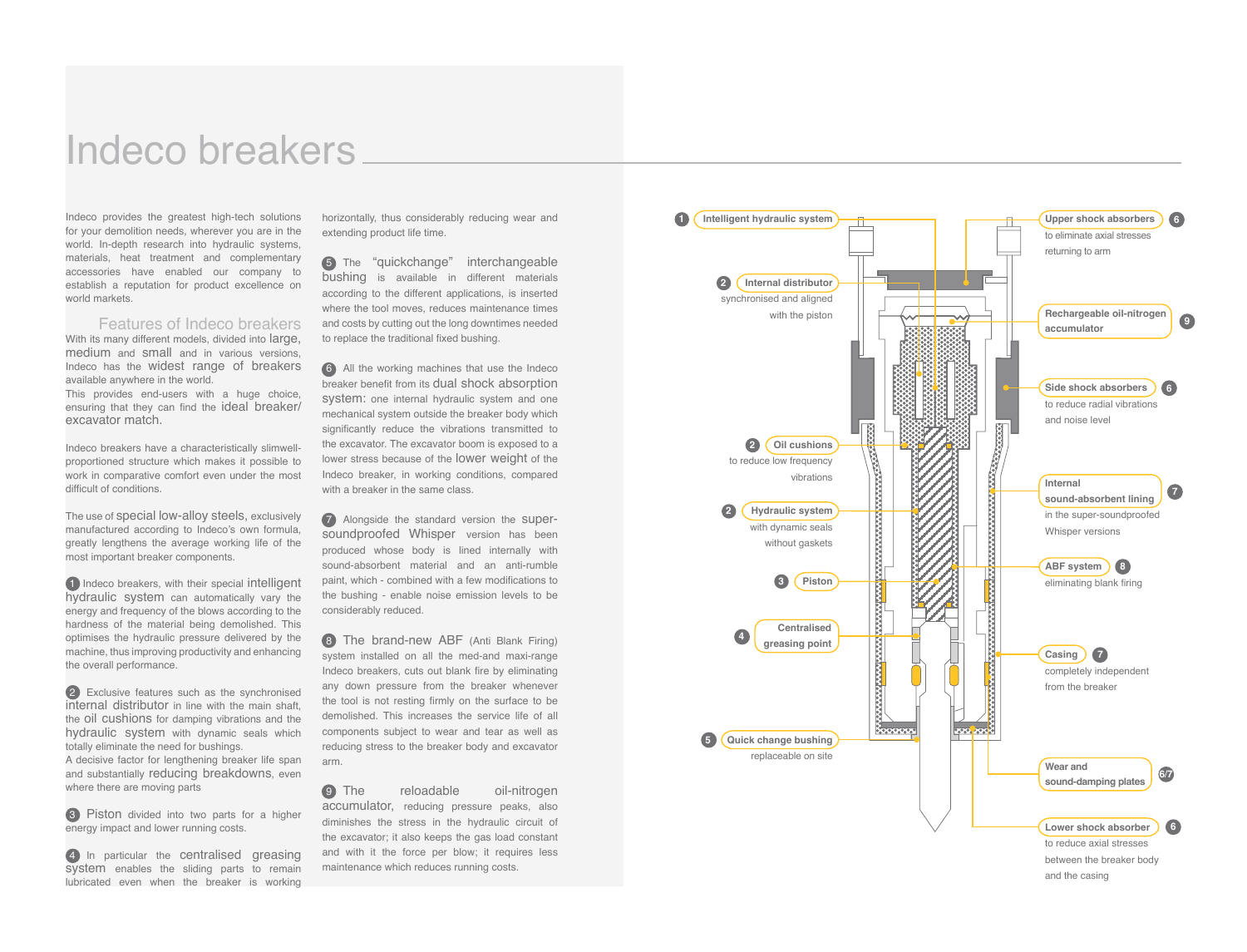## applications

Small breakers **Despite their compact size**, Indeco's range of Small breakers are exceptionally reliable, quiet and efficient, and best suited for such jobs as excavations work, highway maintenance, demolitions and recycling in city areas and building refurbishment. Their versatility makes them extremely efficient in specialist jobs such as maintenance in iron foundries.

![](_page_2_Picture_4.jpeg)

mid-range breakers Their excellent weight/power ratio and their slimline structure make the mid-range Indeco breakers the ideal choice for classical applications, such as demolishing buildings, earthworks in inhabited areas and secondary

demolitions in quarries, as well as for more specific tasks. In fact, midi breakers are used for underwater work - using a special kit - as well as for digging narrow deep trenches and removing casting slag from blast furnaces.

![](_page_2_Picture_8.jpeg)

large breakers No job is too tough for an Indeco breaker. Combining maximum power with the effectiveness of intelligent technology, Indeco's larger breakers are unbeatable when it comes to completing the

toughest tasks in the shortest possible timeframe - whether it's the biggest demolition jobs, primary excavations in quarries, or rail and road tunnels.

![](_page_2_Picture_12.jpeg)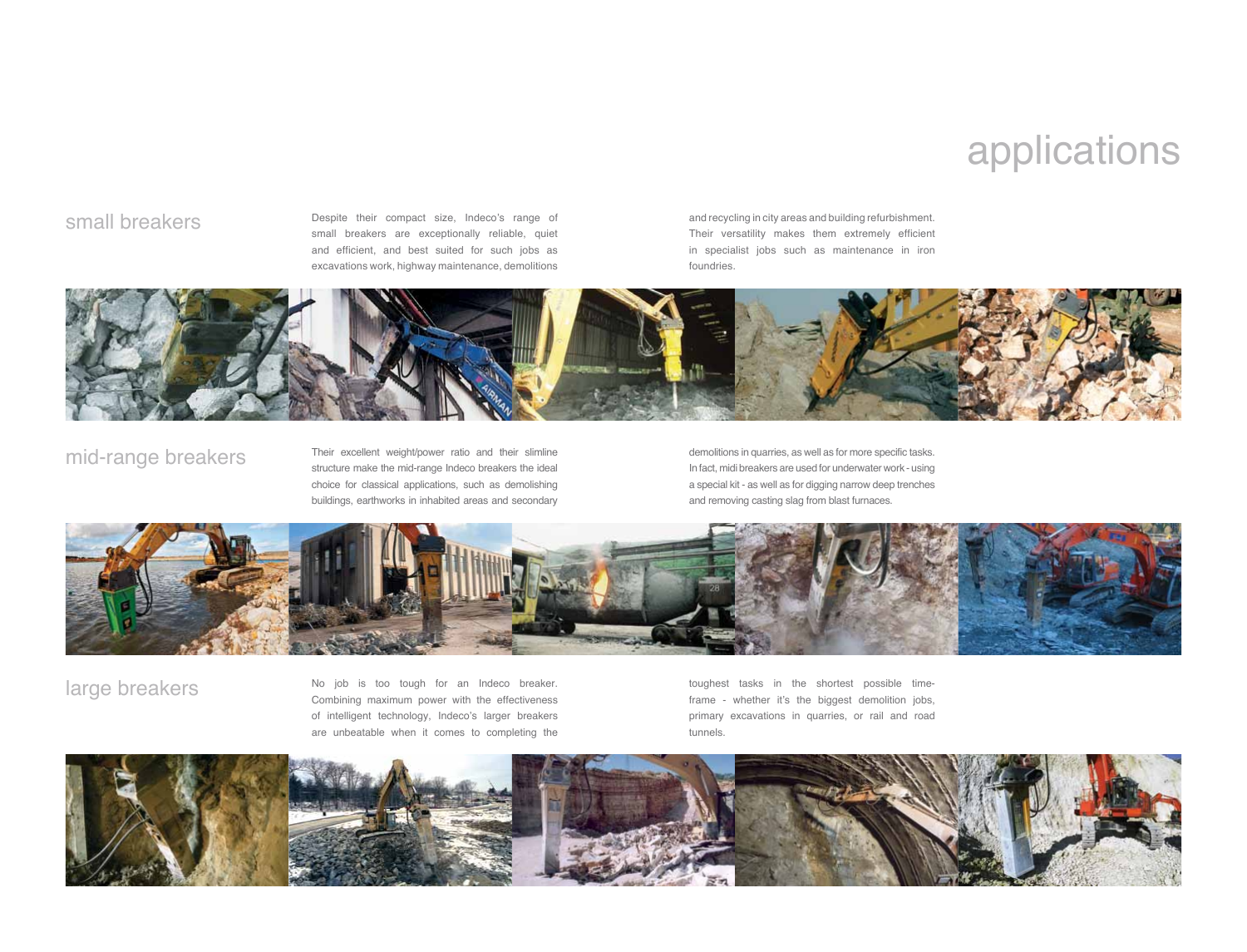## the small breaker range the HP series

Excellent working companions, mini breakers form the largest class of breakers within the Indeco range.

![](_page_3_Picture_2.jpeg)

![](_page_3_Figure_3.jpeg)

| <b>Technical Data</b>                 | HP 150 / HP 150 Heavy Duty | <b>HP 200</b>              | HP 350                      | <b>HP 500</b>         | <b>HP 600</b>                                                                           | <b>HP 700</b>         | <b>HP 900</b>  |
|---------------------------------------|----------------------------|----------------------------|-----------------------------|-----------------------|-----------------------------------------------------------------------------------------|-----------------------|----------------|
| Excavator weight<br>(possible)        | $0.7 \div 3$ tons          | $1.4 \div 5$ tons          | $1,7 \div 6,5 \text{ tons}$ | $3 \div 8$ tons       | $3.5 \div 10.5$ tons                                                                    | $4 \div 12$ tons      | $5 \div 14$ to |
| Weight of breaker<br>when operated    | 80 / 98 kg (Heavy Duty)    | *P.B. 130 kg/w.t.p. 160 kg |                             |                       | *P.B. 210 kg/w.t.p. 230 kg *P.B. 300 kg/w.t.p. 320 kg *P.B. 340 kg/w.t.p. 390 kg 440 kg |                       | 550 kg         |
| Steel diameter                        | 45 mm                      | 48 mm                      | 56 mm                       | 65 mm                 | 75 mm                                                                                   | 80 mm                 | 90 mm          |
| Pressure adjusted<br>to the excavator | 160 bars                   | 160 bars                   | 160 bars                    | 160 bars              | 170 bars                                                                                | 170 bars              | 170 bars       |
| Back pressure max                     | 11 bars                    | 11 bars                    | 12 bars                     | 12 bars               | 11 bars                                                                                 | 12 bars               | 11 bars        |
| Energy class<br>per blow              | 200 joule                  | 240 joule                  | joule 450                   | 610 joule             | 720 joule                                                                               | 830 joule             | 1060 joul      |
| Striking rate<br>per minute           | $540 \div 2040$ n/min      | $700 \div 1800$ n/min      | $540 \div 1540$ n/min       | $780 \div 1620$ n/min | $600 \div 1340$ n/min                                                                   | $620 \div 1500$ n/min | $570 \div 11$  |

For data on the pressure adjusted to the breaker and on oil flow, please consult the "Parameters for selecting and adjusting the breaker" page. \* P.B. pins and bushings version - W.T.P. soundproofed Whisper top plate version.

![](_page_3_Figure_6.jpeg)

| HP 350                | HP 500                                                | HP 600                     | HP 700                | HP 900                |
|-----------------------|-------------------------------------------------------|----------------------------|-----------------------|-----------------------|
|                       |                                                       |                            |                       |                       |
| $1,7 \div 6,5$ tons   | $3 \div 8$ tons                                       | $3.5 \div 10.5$ tons       | $4 \div 12$ tons      | $5 \div 14$ tons      |
|                       | *P.B. 210 kg/w.t.p. 230 kg *P.B. 300 kg/w.t.p. 320 kg | *P.B. 340 kg/w.t.p. 390 kg | 440 kg                | 550 kg                |
| 56 mm                 | 65 mm                                                 | 75 mm                      | 80 mm                 | 90 mm                 |
| 160 bars              | 160 bars                                              | 170 bars                   | 170 bars              | 170 bars              |
| 12 bars               | 12 bars                                               | 11 bars                    | 12 bars               | 11 bars               |
| joule 450             | 610 joule                                             | 720 joule                  | 830 joule             | 1060 joule            |
| $540 \div 1540$ n/min | $780 \div 1620$ n/min                                 | 600 $\div$ 1340 n/min      | $620 \div 1500$ n/min | $570 \div 1180$ n/min |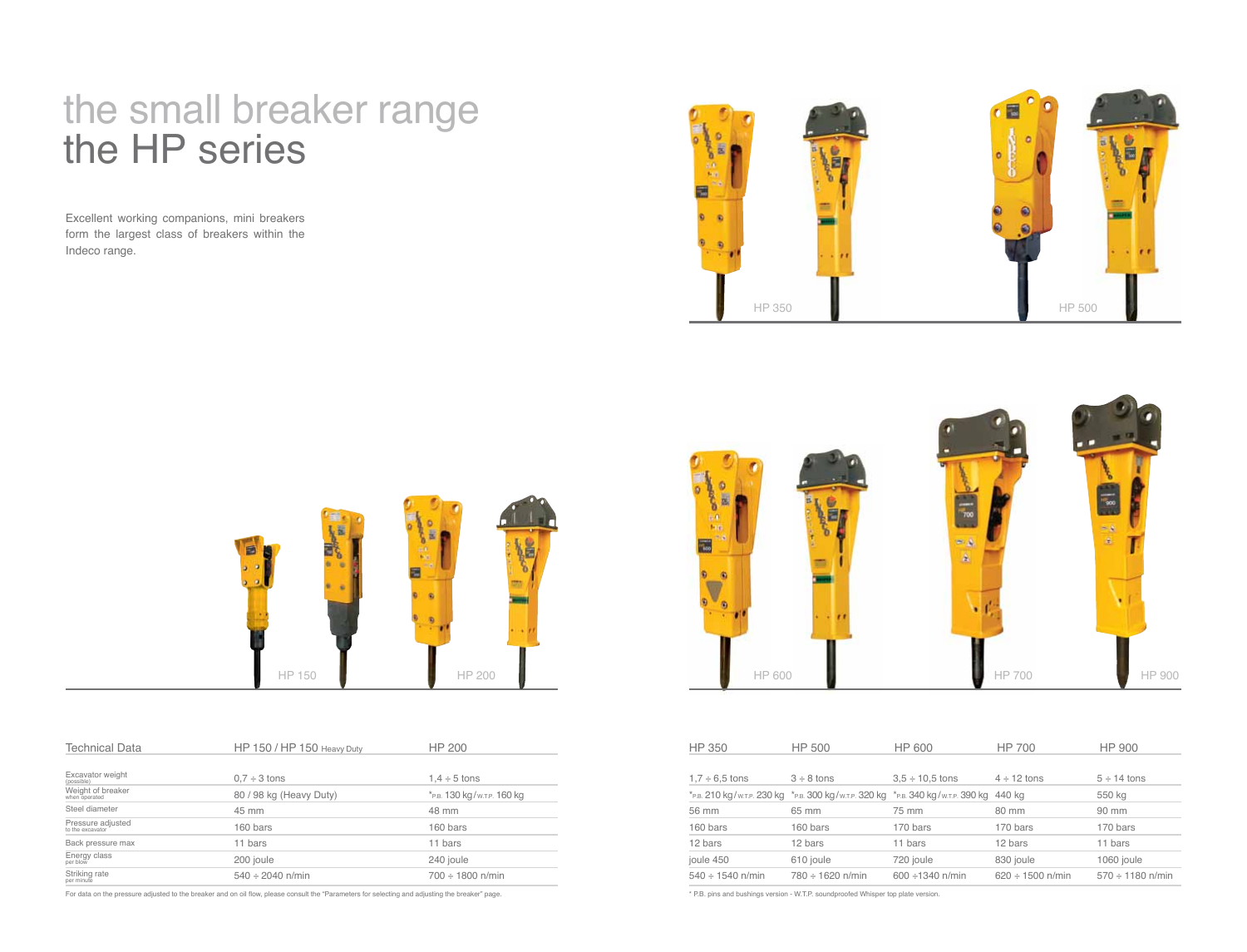# the mid-range breakers the HP series

A perfect blend of power and agility characterises the mid range Indeco breakers, tireless partners even on the toughest of jobs.

![](_page_4_Picture_2.jpeg)

| <b>Technical Data</b>                 | HP 1200              | HP 1500               | <b>HP 1800 ABF</b>    |
|---------------------------------------|----------------------|-----------------------|-----------------------|
|                                       |                      |                       |                       |
| Excavator weight<br>(possible)        | $6.5 \div 16$ tons   | $10 \div 20$ tons     | $12 \div 22$ tons     |
| Weight of breaker<br>when operated    | 650 kg               | 850 kg                | 1000 kg               |
| Steel diameter                        | 90 mm                | 110 mm                | $115$ mm              |
| Pressure adjusted<br>to the excavator | 170 bars             | 180 bars              | 180 bars              |
| Back pressure max                     | 8,5 bars             | 10 bars               | 8 bars                |
| Energy class<br>per blow              | 1490 joule           | 1720 joule            | 2000 joule            |
| Striking rate<br>per minute           | $450 \div 980$ n/min | 420 $\div$ 1000 n/min | $440 \div 1060$ n/min |

For data on the pressure adjusted to the breaker and on oil flow, please consult the "Parameters for selecting and adjusting the breaker" page.

![](_page_4_Picture_5.jpeg)

| HP 1200            | HP 1500               | <b>HP 1800 ABF</b>    | <b>HP 2000 ABF</b>   | <b>HP 2500 ABF</b>   | <b>HP 3000 ABF</b>   |
|--------------------|-----------------------|-----------------------|----------------------|----------------------|----------------------|
|                    |                       |                       |                      |                      |                      |
| $6.5 \div 16$ tons | $10 \div 20$ tons     | $12 \div 22$ tons     | $15 \div 25$ tons    | $16 \div 28$ tons    | $19 \div 32$ tons    |
| 650 kg             | 850 kg                | 1000 kg               | 1200 kg              | 1500 kg              | 1900 kg              |
| 90 mm              | 110 mm                | $115$ mm              | 120 mm               | 130 mm               | 140 mm               |
| 170 bars           | 180 bars              | 180 bars              | 180 bars             | 180 bars             | 200 bars             |
| 8,5 bars           | 10 bars               | 8 bars                | 8 bars               | 7 bars               | 8 bars               |
| 1490 joule         | 1720 joule            | 2000 joule            | 2440 joule           | 3320 joule           | 4370 joule           |
| 450 ÷ 980 n/min    | $420 \div 1000$ n/min | $440 \div 1060$ n/min | $460 \div 940$ n/min | $400 \div 870$ n/min | $360 \div 870$ n/min |
|                    |                       |                       |                      |                      |                      |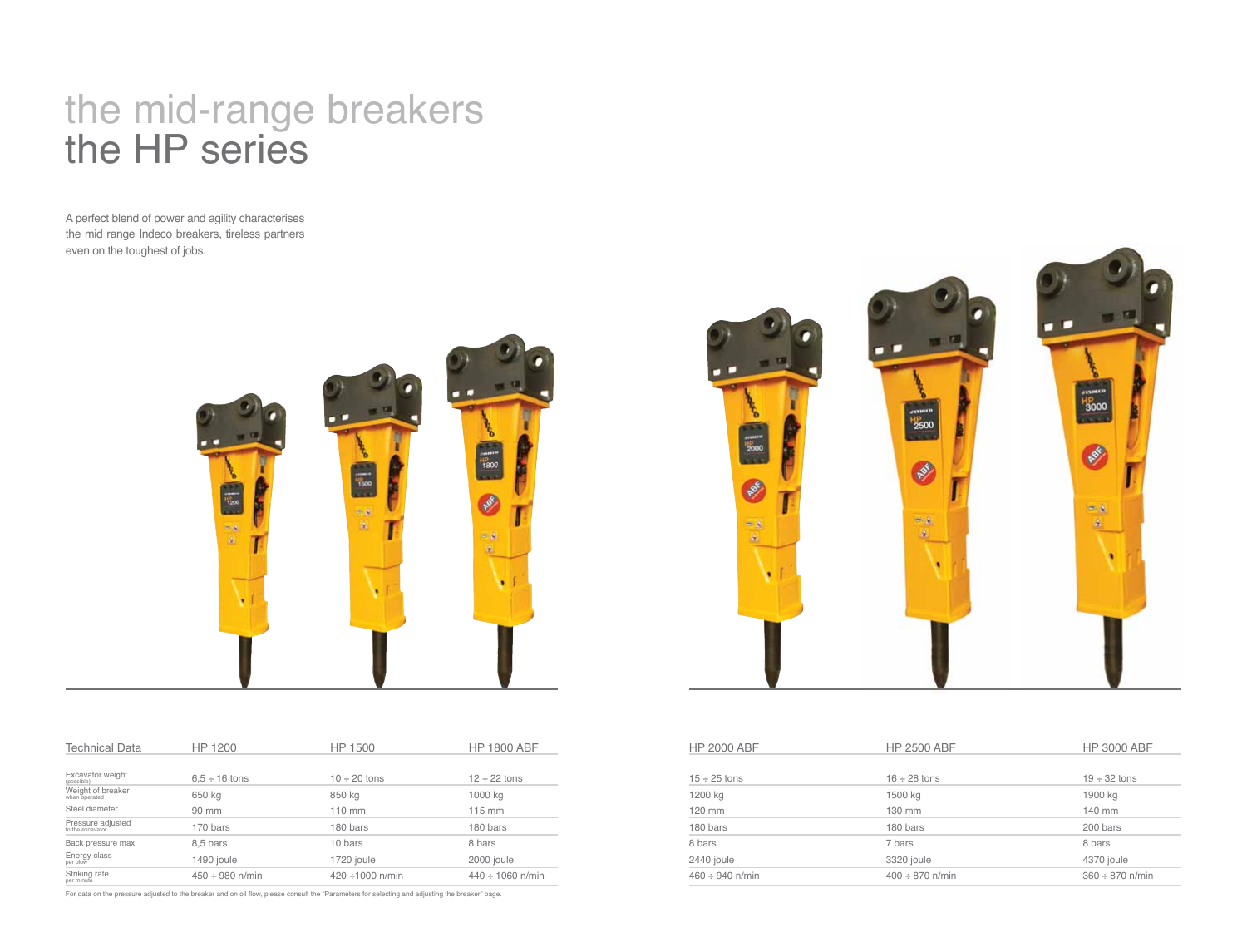## the large breaker range the HP series

This is the most prestigious class, containing the top range of Indeco breakers. They are top breakers not only in terms of size, but also in their outstanding performance.

![](_page_5_Figure_2.jpeg)

| <b>Technical Data</b>                 | <b>HP 3500 ABF</b> | <b>HP 4000 ABF</b>   | <b>HP 5000 ABF</b>   | <b>HP 7000 ABF</b>   | <b>HP 9000 ABF</b>   | <b>HP 12000 ABF</b>  | <b>HP 18000 ABF</b>  |
|---------------------------------------|--------------------|----------------------|----------------------|----------------------|----------------------|----------------------|----------------------|
| Excavator weight<br>(possible)        | $21 \div 38$ tons  | $23 \div 42$ tons    | $27 \div 50$ tons    | $32 \div 63$ tons    | $39 \div 80$ tons    | $45 \div 120$ tons   | $60 \div 140$ tons   |
| Weight of breaker<br>when operated    | 2200 kg            | 2500 kg              | 3000 kg              | 4000 kg              | 5000 kg              | 7800 kg              | 11050 kg             |
| Steel diameter                        | 145 mm             | 150 mm               | 160 mm               | 180 mm               | 195 mm               | 215 mm               | 250 mm               |
| Pressure adjusted<br>to the excavator | 210 bars           | 210 bars             | 210 bars             | 210 bars             | 210 bars             | 230 bars             | 230 bars             |
| Back pressure max                     | 7 bars             | 8 bars               | 7 bars               | 8,5 bars             | 8 bars               | 9 bars               | 11 bars              |
| Energy class<br>per blow              | 5160 joule         | 6080 joule           | 7990 joule           | 10350 joule          | 14120 joule          | 18930 joule          | 25000 joule          |
| Striking rate<br>per minute           | 370 ÷ 760 n/min    | $340 \div 820$ n/min | $300 \div 670$ n/min | $310 \div 580$ n/min | $270 \div 540$ n/min | $240 \div 550$ n/min | $240 \div 460$ n/min |

For data on the pressure adjusted to the breaker and on oil flow, please consult the "Parameters for selecting and adjusting the breaker" page.

![](_page_5_Picture_5.jpeg)

| <b>HP 9000 ABF</b>   | <b>HP 12000 ABF</b>  | <b>HP 18000 ABF</b>  |
|----------------------|----------------------|----------------------|
|                      |                      |                      |
| $39 \div 80$ tons    | $45 \div 120$ tons   | $60 \div 140$ tons   |
| 5000 kg              | 7800 kg              | 11050 kg             |
| 195 mm               | 215 mm               | 250 mm               |
| 210 bars             | 230 bars             | 230 bars             |
| 8 bars               | 9 bars               | 11 bars              |
| 14120 joule          | 18930 joule          | 25000 joule          |
| $270 \div 540$ n/min | $240 \div 550$ n/min | $240 \div 460$ n/min |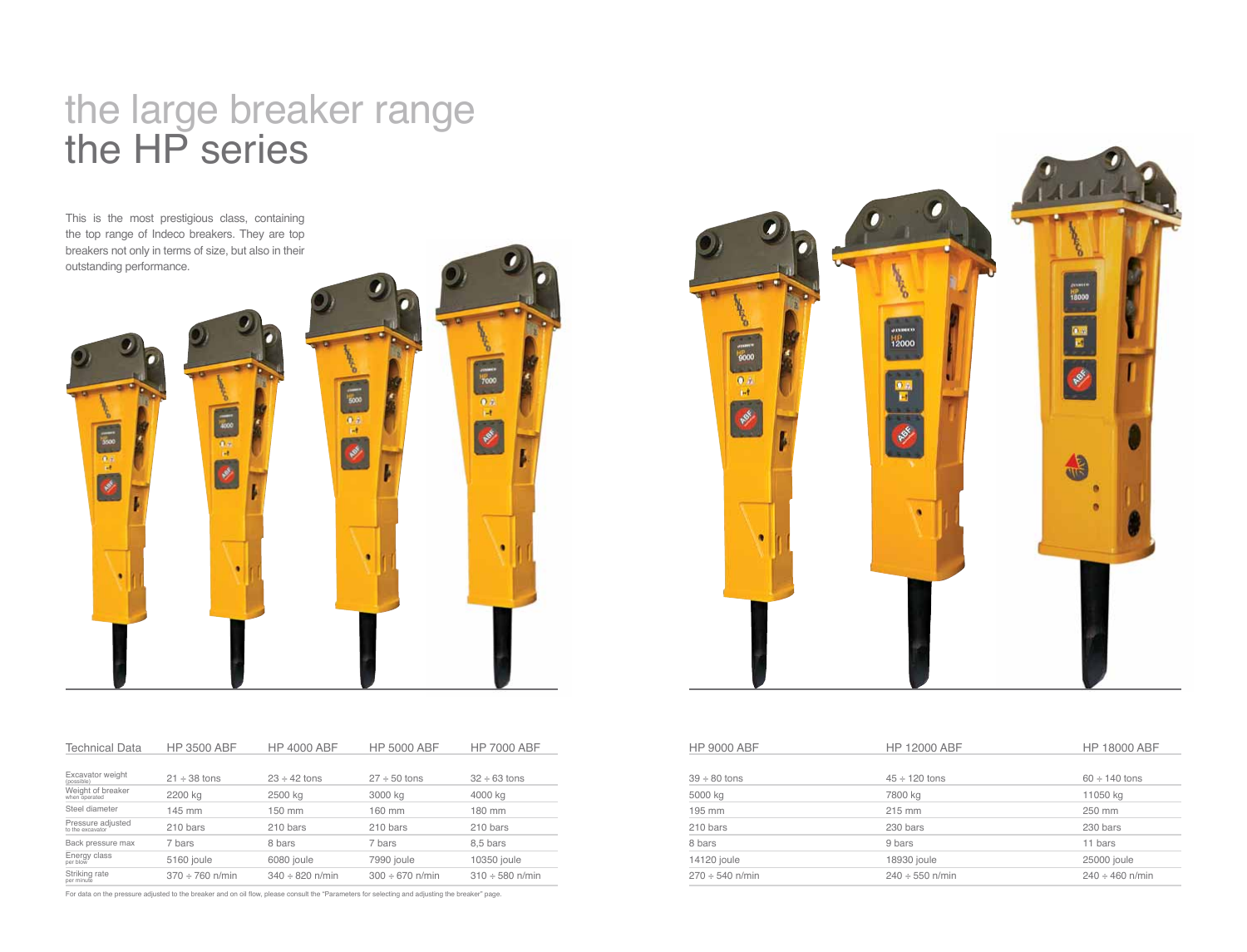# parameters for selecting and adjusting the breaker

| Model     |      | Breaker/carrier<br>compatibility<br>$(tons)*$ |                     | $(I/min)^{**}$                           | Pressure regulation<br>values (bar)/oil flow | Model           | Breaker/carrier<br>compatibility<br>$(tons)*$ | Pressure regulation<br>values (bar)/oil flow<br>$(I/min)^{**}$ |            |
|-----------|------|-----------------------------------------------|---------------------|------------------------------------------|----------------------------------------------|-----------------|-----------------------------------------------|----------------------------------------------------------------|------------|
| <b>HP</b> | 150  | 0,7<br>0,8                                    | 3<br>2,5            | $105$ 115 120<br>30<br>40                | 125<br>$\overline{20}$<br>15                 | 2000<br>HP      | 15<br>22<br>18                                | 25<br>$115$ 125 130<br>125<br>$150\sqrt{135}$                  | 140<br>110 |
| HP        | 200  | 1,4<br>$\overline{2}$                         | 5<br>$\overline{4}$ | $105$ $115$<br>$\overline{35}$<br>45     | 125<br>120<br>$\overline{25}$<br>25          | 2500<br>HP      | 16<br>24<br>19                                | 28<br>$115$ $125$<br>130<br>160 140<br>130                     | 140<br>125 |
| HP        | 350  | 1,7<br>2,5                                    | 6,5<br>5            | 105<br>45<br>60                          | 125<br>115 120<br>35<br>30                   | 3000<br>HP      | 19<br>28<br>21                                | 32<br>$125$ $135$ $140$<br>180 170<br>160                      | 150<br>145 |
| HP        | 500  | 3<br>3,5                                      | 8<br>6,5            | $105$ $120$<br>85<br>90                  | 135<br>125<br>60<br>55                       | 3500<br>HP      | 21<br>30<br>24                                | 38<br>130 135<br>140<br>$200\overline{185}$<br>175             | 160<br>160 |
| HP        | 600  | 3,5<br>$\overline{4}$                         | 10,5<br>8,5         | 105<br>125<br>70<br>80                   | 140<br>135<br>60<br>50                       | HP<br>4000      | 23<br>33<br>26                                | 42<br>130 140 145<br>$\overline{205}$<br>230 215               | 160<br>180 |
| HP        | 700  | 4<br>5,5                                      | 12<br>10            | 105<br>120<br>$\overline{80}$<br>90      | 130<br>125<br>$\overline{70}$<br>60          | 5000<br>HP      | 27<br>30<br>40                                | 50<br>$130$ $140$<br>145<br>$\overline{220}$<br>265 230        | 160<br>190 |
| HP        | 900  | 5<br>6                                        | 14<br>12            | 105<br>120<br>90<br>100                  | 130<br>125<br>80<br>70                       | HP<br>7000      | 32<br>36<br>52                                | 63<br>140 145 150<br>275<br>305 285                            | 165<br>250 |
| HP        | 1200 | 6,5<br>8                                      | 16<br>13            | 105<br>120<br>$\overline{95}$<br>105     | 130<br>125<br>$\overline{85}$<br>70          | 9000<br>НP      | 39<br>68<br>46                                | 80<br>$140$ $150$<br>155<br>$\overline{315}$<br>355 325        | 165<br>290 |
| HP        | 1500 | 10<br>12                                      | 20<br>17            | $115$ $120$ $125$<br>$125\overline{110}$ | 140<br>100<br>80                             | HP 12000        | 45<br>58<br>90                                | 120<br>$140$ 160 165<br>420 380<br>370                         | 180<br>325 |
| HP        | 1800 | 12<br>14                                      | 22<br>20            | $115$ 120 125<br>$130\ 120$              | 140<br>$\overline{110}$<br>85                | <b>HP 18000</b> | 60<br>75 120                                  | 140<br>$140_{160}$<br>170<br>520 470<br>460                    | 180<br>420 |

## productivity

![](_page_6_Figure_3.jpeg)

![](_page_6_Figure_4.jpeg)

### noise levels

| Noise levels measured* at various distances |                 |      |                |      |                 |                       | Noise level quaranteed* by the 2006/42/CE directive |
|---------------------------------------------|-----------------|------|----------------|------|-----------------|-----------------------|-----------------------------------------------------|
| <b>Distance</b>                             | 10 <sub>m</sub> | 15m  | $20 \text{ m}$ | 25 m | 30 <sub>m</sub> |                       |                                                     |
| HP models                                   | 96              | 92.5 | 90             | 88.1 | 86.5            | HP models             | 126                                                 |
| HP Whisper models                           | 93              | 89,5 | 87             | 85,1 | 83,5            | HP Whisper models 123 |                                                     |
| *values expressed in dB (A)                 |                 |      |                |      |                 |                       |                                                     |

\*Suggested for use on excavators having total weight (tons):

![](_page_6_Picture_8.jpeg)

**Possible (match subject to approval by the Indeco dealer)** 

\*\*Pressure adjusted to the breaker (bars) relative to oil flow (l/min):

**Optimum pressure adjusted to the breaker (bars) Optimal oil supply (I/min)**   $\leq$  Possible pressure/oil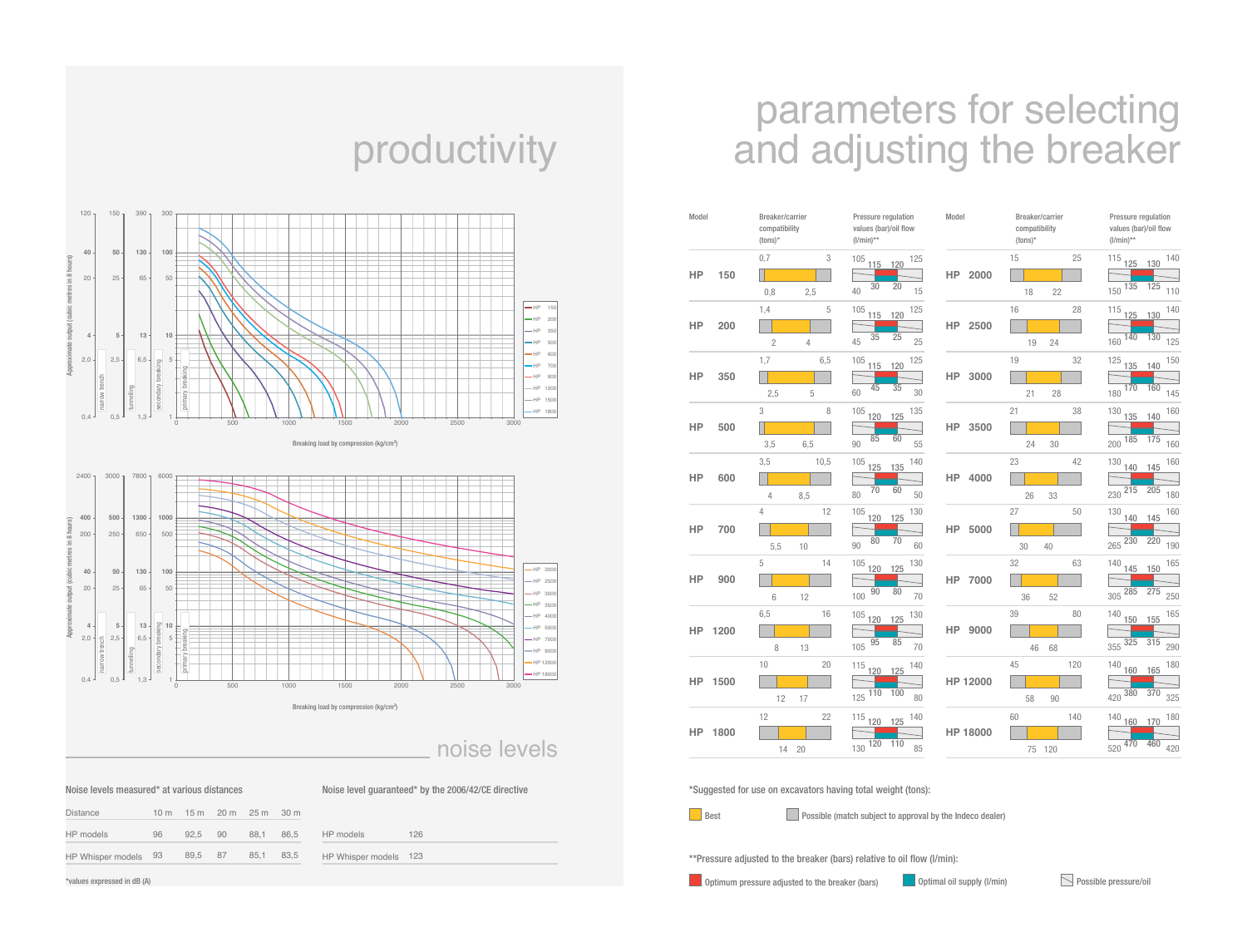### accessories

#### IDA System

(Indeco Dust Abatement) **1**

An innovative and particularly effective system to reduce wear and tear of parts and prolong the life of the breaker. This is made up of an air compressor and a high pressure water pump mounted on the excavator and moved by two hydraulic motors supplied from the excavator itself.

The pump and compressor are activated independently through electro-hydraulic valves directly by the machine operator who can thus launch two different protection devices:

#### Dust Abatement Kit

a high pressure nebulised water jet, emitted by three nozzles mounted outside the breaker, stops dust that can be dangerous for the equipment and the operator.

#### Anti-Dust Shield for Tunnel and Underwater **Works**

the internal pressurisation of the breakers stops dust water and debris entering the breaker through the bushing, as happens during demolitions in tunnels or underwater excavations.

### Grease Shield and

Anti-Dust System **2** This system, which is crucial when working in dusty environments and when tunnelling, is made up of two clamps which are attached to the tool which prevent dust from getting in and grease from getting out, improving lubrication levels, thus lengthening the working life of the main breaker parts.

### The Automatic Centralised Greasing Kit **3**

This system has a dual function  $-$  to optimise grease consumption and make it unnecessary for the operator to stop work to grease the moving parts. The kit includes a pumping unit pack, tubing

![](_page_7_Picture_14.jpeg)

![](_page_7_Picture_15.jpeg)

![](_page_7_Figure_16.jpeg)

![](_page_7_Picture_17.jpeg)

![](_page_7_Picture_18.jpeg)

and connections to the breaker. The grease point is centralised and feeds all the bushings and the moving parts between the tool, breaker and retaining axle. To satisfy the requirements of those hiring the equipment, the system (which is normally installed on the excavator) can also be mounted on the breaker.

### Special Indeco Sirio Lubricant **4**

It is vital that a specific lubricant be used, to ensure the durability of the main components of the breaker. Indeco's Sirio HBS grease with solid additives is particularly resistant to oxidation, can withstand extreme pressures and temperatures and shows excellent adhesion and water-resistance.

#### Pins and Bushings **5**

Designed to facilitate installation of all Indeco products on the arm of the machine, with or without attachment mounting bracket.

Mounting brackets **6**

Each type of Indeco mounting bracket can be used in conjunction with all Indeco products of the same class.

### Foldable Mounting bracket **7**

A particular model of mounting bracket for breakers which means that the breaker can be bent back directly under the arm of the operating machine.

#### Connection hoses **8**

Use of original Indeco high and low pressure original hoses is advised for connection of different pieces of equipment to the hydraulic equipment of the operating machine.

## the tools

#### Chisel tool

![](_page_7_Picture_32.jpeg)

Suitable for all earthworking or narrow-section excavation.

#### Moil point tool

![](_page_7_Picture_35.jpeg)

Suitable for breaking up concrete, or mediumhard non-stratified rock. Secondary demolitions: average, hard or extremely hard blocks.

Asphalt cutter

![](_page_7_Picture_38.jpeg)

Suitable for cutting asphalt, breaking up flooring, as well as brick or sandstone walls.

![](_page_7_Picture_40.jpeg)

![](_page_7_Picture_41.jpeg)

Suitable for pilework or press-moulded supports for guardrails, etc.

#### Pyramidal point

![](_page_7_Picture_44.jpeg)

Suitable for demolishing hard reinforced concrete flooring, as well as sedimentation material.

#### Cobra chisel tool

![](_page_7_Picture_47.jpeg)

Suitable for all types of excavation work on medium-hard to hard rock, non stratified rock or rock which tends to pulverise when being broken up, "puddingstones".

#### Blunt tool

![](_page_7_Picture_50.jpeg)

Suitable for breaking up blocks of any hardness, or to reduce the size of rubble. Secondary breaking, breaking oversize material.

**5078**<br>88<br>8

![](_page_7_Picture_58.jpeg)

![](_page_7_Picture_61.jpeg)

![](_page_7_Picture_63.jpeg)

![](_page_7_Picture_64.jpeg)

![](_page_7_Picture_65.jpeg)